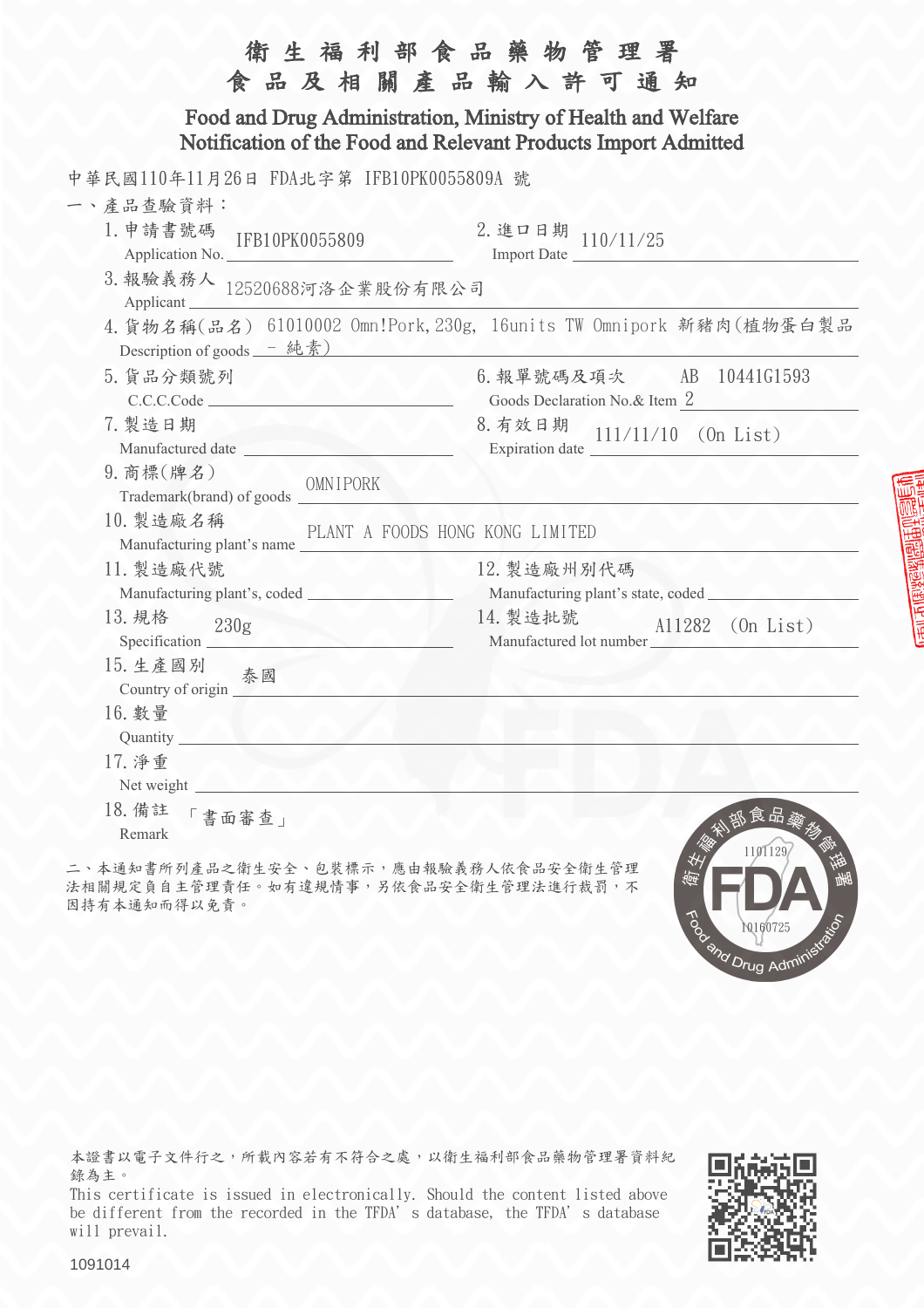附表清單

## 申請書號碼:IFB10PK0055809

| 報單<br>項次         | C.C.C. CODE<br>商品條碼                                                          | 規格     | 數量<br>數量單位 | 淨重      |
|------------------|------------------------------------------------------------------------------|--------|------------|---------|
| $\boldsymbol{2}$ |                                                                              | 230g   |            |         |
|                  | 中文品名: 0mnipork 新豬肉(植物蛋白製品 - 純素)<br>英文品名: 61010002 0mn!Pork, 230g, 16units TW |        |            |         |
|                  | 製造日期                                                                         | 製造批號   |            | 有效日期    |
|                  |                                                                              | A11282 |            | 1111110 |
|                  |                                                                              | A11282 |            | 1111209 |
|                  |                                                                              | B11305 |            | 1120101 |
|                  |                                                                              | B11306 |            | 1120102 |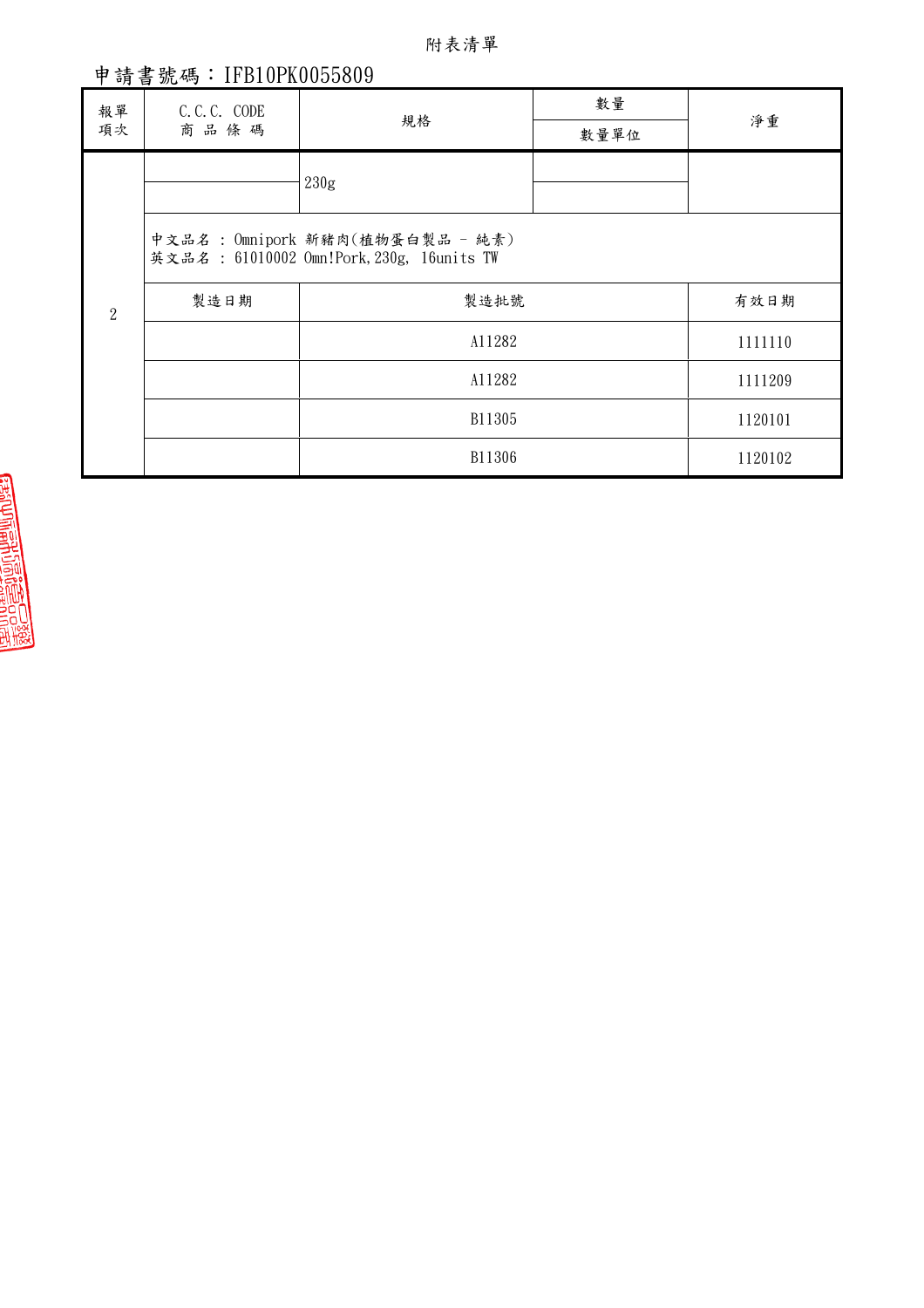| 衛生福利部食品藥物管理署<br>食品及相關產品輸入許可通知                                                                                                  |                                                                    |  |  |  |
|--------------------------------------------------------------------------------------------------------------------------------|--------------------------------------------------------------------|--|--|--|
| Food and Drug Administration, Ministry of Health and Welfare<br>Notification of the Food and Relevant Products Import Admitted |                                                                    |  |  |  |
| 中華民國110年12月21日 FDA北字第 IFB10PK0265902A 號                                                                                        |                                                                    |  |  |  |
| 一、產品查驗資料:                                                                                                                      |                                                                    |  |  |  |
| 1. 申請書號碼<br>IFB10PK0265902<br>Application No.                                                                                  | 2. 進口日期 $110/12/19$<br>Import Date                                 |  |  |  |
| 3. 報驗義務人 12520688河洛企業股份有限公司<br>Applicant                                                                                       |                                                                    |  |  |  |
| Description of goods $\frac{\frac{1}{\mathcal{R}}}{\mathcal{R}}$                                                               | 4. 貨物名稱(品名) 51010011 Omn!Pork, FS 1kgX6 TW Omnipork 新豬肉(植物蛋白製品 - 純 |  |  |  |
| 5. 貨品分類號列<br>C.C.C.Code                                                                                                        | 6. 報單號碼及項次 AB 10441G2459<br>Goods Declaration No.& Item 1          |  |  |  |
| 7. 製造日期<br>Manufactured date                                                                                                   | 8. 有效日期 111/11/30 (On List)<br>Expiration date $\frac{1}{1}$       |  |  |  |
| 9. 商標(牌名)                                                                                                                      |                                                                    |  |  |  |
| 10. 製造廠名稱<br>PLANT A FOODS HONG KONG LIMITED<br>Manufacturing plant's name                                                     |                                                                    |  |  |  |
| 11. 製造廠代號                                                                                                                      | 12. 製造廠州別代碼                                                        |  |  |  |
|                                                                                                                                |                                                                    |  |  |  |
| 13. 規格<br>1 <sub>KG</sub>                                                                                                      | 14. 製造批號<br>B11273 (On List)<br>Manufactured lot number            |  |  |  |
| 15. 生產國別<br>泰國                                                                                                                 |                                                                    |  |  |  |
| 16. 數量<br>Quantity                                                                                                             |                                                                    |  |  |  |
| 17. 净重<br>Net weight                                                                                                           |                                                                    |  |  |  |
| 18. 備註<br>「書面審查」<br>Remark                                                                                                     | 部食品羹<br>1101223                                                    |  |  |  |

二、本通知書所列產品之衛生安全、包裝標示,應由報驗義務人依食品安全衛生管理 法相關規定負自主管理責任。如有違規情事,另依食品安全衛生管理法進行裁罰,不 因持有本通知而得以免責。

本證書以電子文件行之,所載內容若有不符合之處,以衛生福利部食品藥物管理署資料紀 錄為主。

This certificate is issued in electronically. Should the content listed above be different from the recorded in the TFDA's database, the TFDA's database will prevail.



To ond Drug Administration

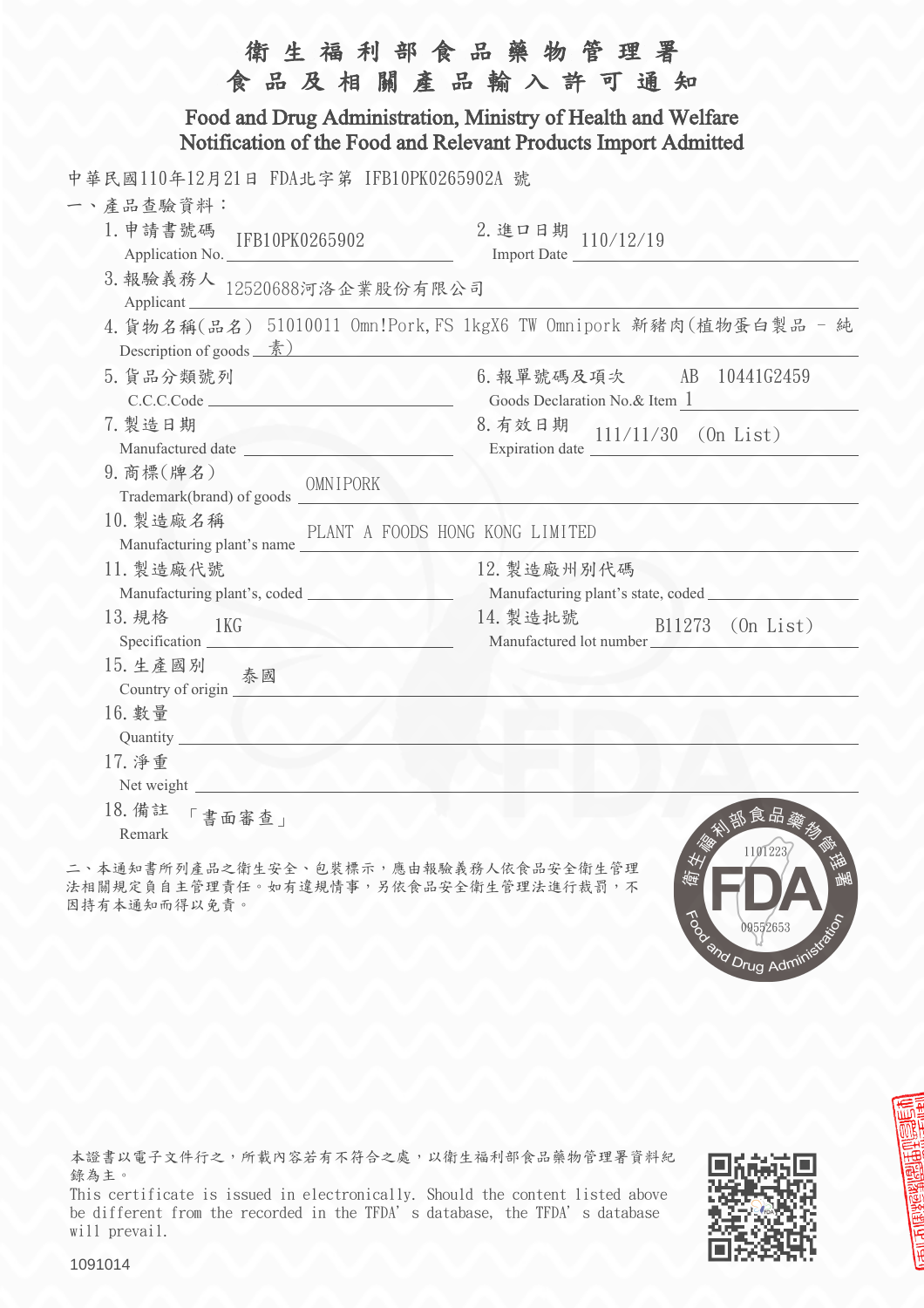附表清單

## 申請書號碼:IFB10PK0265902

| 報單<br>項次 | C.C.C. CODE<br>商品條碼                                                     | 規格     | 數量<br>數量單位 | 淨重      |
|----------|-------------------------------------------------------------------------|--------|------------|---------|
|          |                                                                         | 1KG    |            |         |
|          | 中文品名: 0mnipork 新豬肉(植物蛋白製品 - 純素)<br>英文品名: 51010011 0mn!Pork, FS 1kgX6 TW |        |            |         |
|          | 製造日期                                                                    | 製造批號   |            | 有效日期    |
|          |                                                                         | B11273 |            | 1111130 |
|          |                                                                         | B11274 |            | 1111201 |
|          |                                                                         | B11280 |            | 1111207 |
|          |                                                                         | B11281 |            | 1111208 |
|          |                                                                         | B11312 |            | 1120108 |
|          |                                                                         | B11313 |            | 1120109 |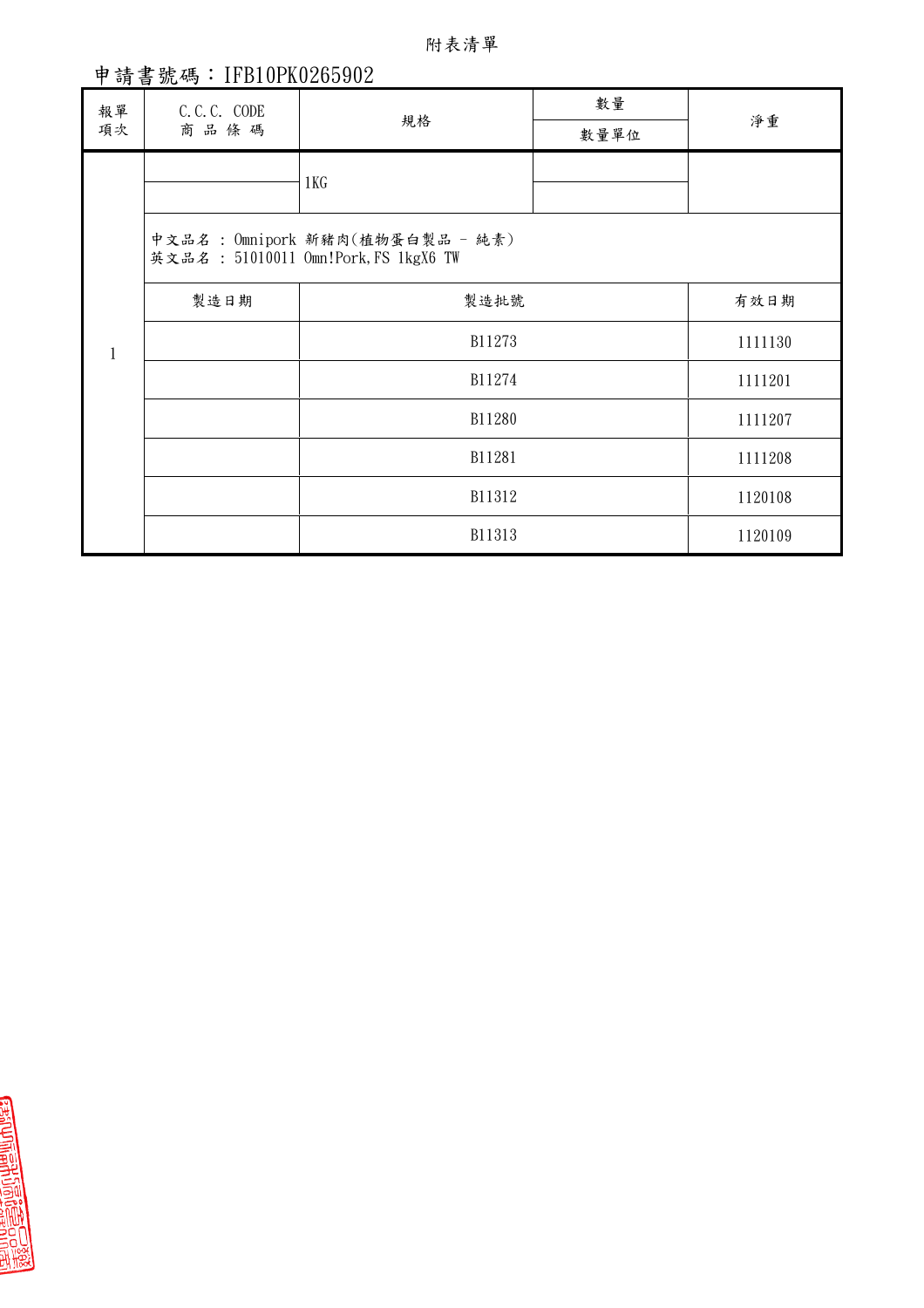|                                                                                                                                                                                                                                                        | 衛 生 福 利 部 食 品 藥 物 管 理 署<br>食品及相關產品輸入許可通知                                                                                                                                                                                                                                                                                                                                                                                                 |  |  |  |
|--------------------------------------------------------------------------------------------------------------------------------------------------------------------------------------------------------------------------------------------------------|------------------------------------------------------------------------------------------------------------------------------------------------------------------------------------------------------------------------------------------------------------------------------------------------------------------------------------------------------------------------------------------------------------------------------------------|--|--|--|
| Food and Drug Administration, Ministry of Health and Welfare<br>Notification of the Food and Relevant Products Import Admitted                                                                                                                         |                                                                                                                                                                                                                                                                                                                                                                                                                                          |  |  |  |
| 中華民國110年12月21日 FDA北字第 IFB10PK0266000A 號                                                                                                                                                                                                                |                                                                                                                                                                                                                                                                                                                                                                                                                                          |  |  |  |
| 一、產品查驗資料:<br>1. 申請書號碼 IFB10PK0266000<br>Application No.                                                                                                                                                                                                | 2. 進口日期 110/12/19<br><u> 1990 - Johann Barbara, martin d</u>                                                                                                                                                                                                                                                                                                                                                                             |  |  |  |
| 3. 報驗義務人 $12520688$ 河洛企業股份有限公司                                                                                                                                                                                                                         |                                                                                                                                                                                                                                                                                                                                                                                                                                          |  |  |  |
| Description of goods <u>製品 - 純素)</u>                                                                                                                                                                                                                   | 4. 貨物名稱(品名) 51010105 Omn!Pork, FS 5kgX2 TW-Emporium Omnipork 新豬肉(植物蛋白                                                                                                                                                                                                                                                                                                                                                                    |  |  |  |
| 5. 貨品分類號列<br>C.C.C. Code                                                                                                                                                                                                                               | 6. 報單號碼及項次 AB 10441G2459<br>Goods Declaration No.& Item 2                                                                                                                                                                                                                                                                                                                                                                                |  |  |  |
| 7. 製造日期                                                                                                                                                                                                                                                | 8. 有效日期<br>$111/11/16$ (On List)<br>Expiration date $\frac{1}{\sqrt{1-\frac{1}{2}}\sqrt{1-\frac{1}{2}}\sqrt{1-\frac{1}{2}}\sqrt{1-\frac{1}{2}}\sqrt{1-\frac{1}{2}}\sqrt{1-\frac{1}{2}}\sqrt{1-\frac{1}{2}}\sqrt{1-\frac{1}{2}}\sqrt{1-\frac{1}{2}}\sqrt{1-\frac{1}{2}}\sqrt{1-\frac{1}{2}}\sqrt{1-\frac{1}{2}}\sqrt{1-\frac{1}{2}}\sqrt{1-\frac{1}{2}}\sqrt{1-\frac{1}{2}}\sqrt{1-\frac{1}{2}}\sqrt{1-\frac{1}{2}}\sqrt{1-\frac{1}{2}}\$ |  |  |  |
| 9. 商標(牌名)                                                                                                                                                                                                                                              |                                                                                                                                                                                                                                                                                                                                                                                                                                          |  |  |  |
| 10. 製造廠名稱<br>PLANT A FOODS HONG KONG LIMITED<br>Manufacturing plant's name                                                                                                                                                                             |                                                                                                                                                                                                                                                                                                                                                                                                                                          |  |  |  |
| 11. 製造廠代號                                                                                                                                                                                                                                              | 12. 製造廠州別代碼                                                                                                                                                                                                                                                                                                                                                                                                                              |  |  |  |
| 13. 規格<br>5KG                                                                                                                                                                                                                                          | 14. 製造批號<br>B11259 (On List)<br>Manufactured lot number                                                                                                                                                                                                                                                                                                                                                                                  |  |  |  |
| 15. 生產國別<br>泰國<br>Country of origin <u>and a series of the series of the series of the series of the series of the series of the series of the series of the series of the series of the series of the series of the series of the series of the s</u> |                                                                                                                                                                                                                                                                                                                                                                                                                                          |  |  |  |
| 16. 數量<br>Quantity                                                                                                                                                                                                                                     |                                                                                                                                                                                                                                                                                                                                                                                                                                          |  |  |  |
| 17. 净重                                                                                                                                                                                                                                                 |                                                                                                                                                                                                                                                                                                                                                                                                                                          |  |  |  |
| 18. 備註<br>「書面審查」<br>Remark                                                                                                                                                                                                                             | 瓜食品<br>110122                                                                                                                                                                                                                                                                                                                                                                                                                            |  |  |  |

二、本通知書所列產品之衛生安全、包裝標示,應由報驗義務人依食品安全衛生管理 法相關規定負自主管理責任。如有違規情事,另依食品安全衛生管理法進行裁罰,不 因持有本通知而得以免責。

本證書以電子文件行之,所載內容若有不符合之處,以衛生福利部食品藥物管理署資料紀 錄為主。

This certificate is issued in electronically. Should the content listed above be different from the recorded in the TFDA's database, the TFDA's database will prevail.



09552677

and Drug Admini

1091014